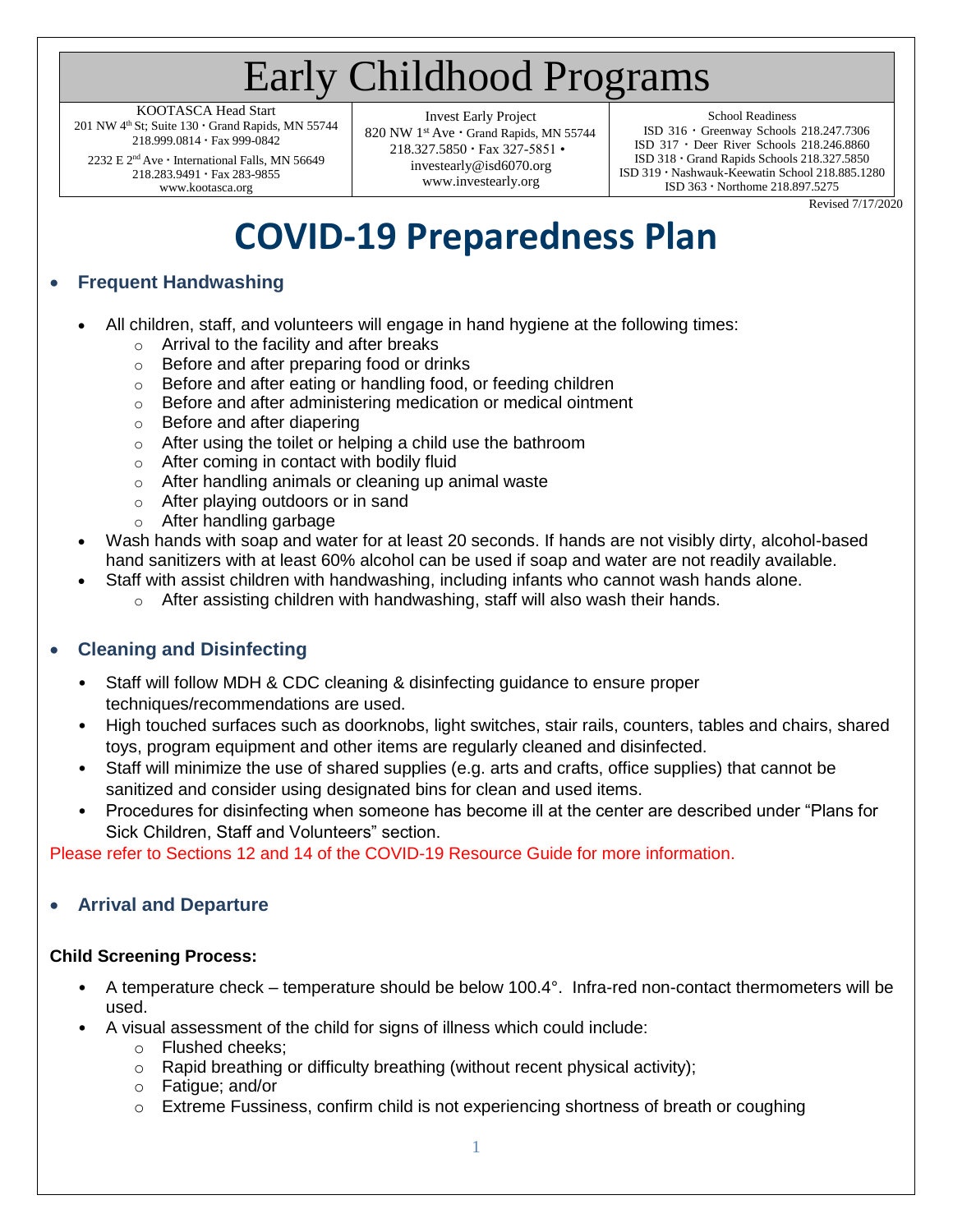- If the temperature is below 100.4° AND the assessment shows no signs of illness, the child can enter the program space. The child must proceed to wash their hands before having any contact with other children or staff. Younger children may need additional support from staff to use good handwashing techniques. If soap, water and sink are not available in the immediate location, hand sanitizer may be used then followed by immediate handwashing. Hand sanitizer must never be within reach of any children.
- An interview asking the following questions:
	- $\circ$  In the past 10 days, has the child been ill or anyone who has been ill?
	- o Any new onset or worsening cough?
	- o Any shortness of breath?
	- o Any of the following? Chills, muscle pain, headache, sore throat, loss of taste or smell?
- If the assessment shows signs of illness OR the temperature is above 100.4°, the child WILL NOT BE ALLOWED to enter the program space.
- Children will have their temperature taken at the end of day.
	- If child has a temperature over 100.4°, they will not be allowed to attend for the next period of time per the "Decision Tree."

#### **Adult Screening Process:**

- A temperature check temperature should be below 100.4°. Infrared non-contact thermometers will be used.
	- o An interview asking the following questions:
	- $\circ$  In the past 10 days, have you been ill or anyone who has been ill?
	- o Any new onset or worsening cough?
	- o Any shortness of breath?
	- o Any of the following? Chills, muscle pain, headache, sore throat, loss of taste or smell, nausea, vomiting or diarrhea?
- If the temperature is below 100.4° AND the answer to all questions is "No", the staff/visitor can enter the program space. The staff/visitor must proceed to wash their hands before having any contact with children or other staff.
- If the answer to any of the questions are "Yes" OR the temperature is above 100.4°, the staff/visitor WILL NOT BE ALLOWED to enter the program space and will be asked to return home.

If any symptoms are noted during the screening, the staff, child or visitor is excluded in accordance with the MDH COVID-19 guidelines for 10 days from symptom onset or 3 days with no fever and improvement of other symptoms, whichever is longer.

Staff will be screened one time per day prior to entering.

Please refer to Sections 3 & 16 of the COVID-19 Resource Guide for further information.

# • **Plans for Sick Children, Staff, and Volunteers**

- Staff will conduct daily health checks. This includes screening for children, staff, volunteers, and household members for family child care programs to ensure those who exhibit any symptoms of illness are not present.
- We will follow the exclusion guidance and ensure children, staff, and volunteers stay home when sick: <http://www.health.state.mn.us/diseases/coronavirus/schools/exguide.pdf>
- If someone becomes sick with COVID-like symptoms while in our care, the following steps will be taken:
	- o Staff will wear medical grade mask
	- o An isolation room/area will be provided
	- o All areas used by the person will be closed off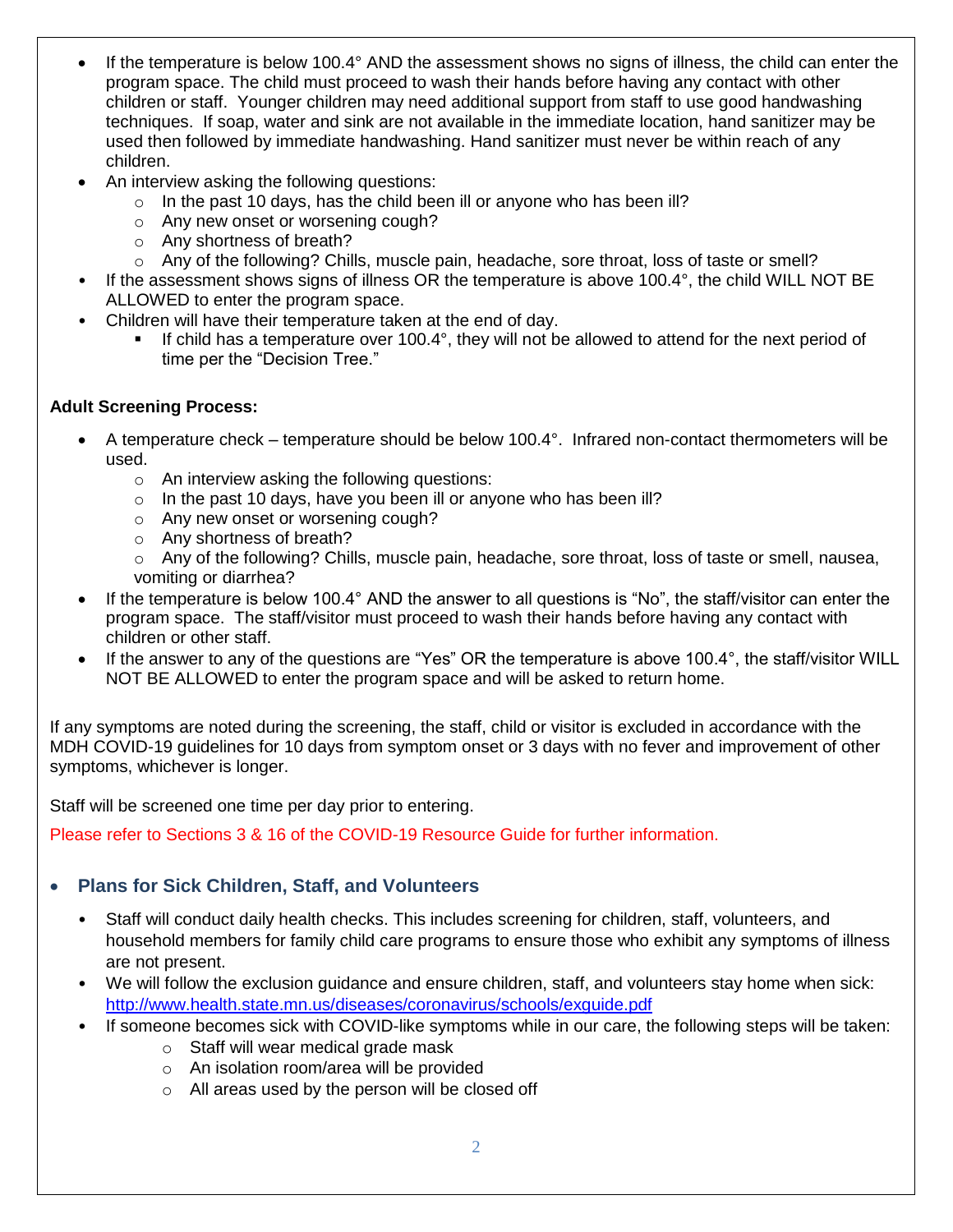- $\circ$  Outside doors & windows will be opened to allow for increased air circulation (whenever possible).
- $\circ$  Isolation area will be cleaned & disinfected after the sick person has gone home.
- $\circ$  Contact with MDH & CDC will be made & center will follow their recommendations.
- If center has a case in the facility, we will make a plan based on the recommendations from MDH and Public Health at that time.

Please refer to Sections 1-2 and 4-6 of the COVID-19 Resource Guide for further information.

# • **Social Distancing Throughout the Day**

- Social Distancing is proving to be an effective strategy in limiting the exposure of COVID.
	- $\circ$  Staff will stay 6ft apart from other staff and if they need to be closer, they will ensure that is for no longer than 15 minutes and preferably wearing a mask or face shield when doing so.
	- $\circ$  Classrooms will be limited to no more than 10 people (staff/children) and will stay consistent with children, staff or volunteers.
	- $\circ$  Staff will promote social distancing throughout the day in the center, classroom & outside.
	- $\circ$  At nap time, children's naptime mats (or cribs) are spaced out as much as possible. Children will be placed in a head to toe position in order to further reduce the potential for viral spread.

# • **Source Control and Cloth Face Coverings**

- We will follow the face covering requirements outlined under the Executive Order 20-81.
	- a. Staff members will wear face coverings in all communal areas where groups may intermix.
	- b. Face coverings will be worn at all times by staff who intermix between classrooms.
	- c. Masks are not mandated to wear coverings or shields that are confined to one group or cohort of children. We strongly encourage our staff to wear covering or shields in these setting to the extent possible, especially when social distancing cannot be maintained, unless wearing a covering or shield would interfere with the early childhood development process.
	- d. Staff may remove coverings for eating, drinking & physical activities.
	- e. Exemptions include: staff with a medical condition, mental health condition or disability that makes it unreasonable for them to wear a face covering.
	- f. Children 5 years of age and under are not required to wear a face covering or shield in a child care setting.

# Please refer to Section 8 of the COVID-19 Resource Guide for more information.

# • **Workplace ventilation**

- Due to some of our centers not having open window access, we are unable to support proper outside air ventilation. The centers that are able to open windows will open them as long as it does not jeopardize the safety of the children in care.
- Staff will not use any fans in the center, unless it is used to circulate outside air in.
- Staff will allow time for children to be outside as weather permits.

# • **Playground Use**

- Outdoor play will be offered in staggered shifts to allow for proper social distancing guidelines.
	- o Only 1 classroom group use the playground at one time.
- Proper handwashing will be conducted before & after outside playtime.

• Disinfecting of center's playground equipment will be completed by a staff member per CDC guidelines.

Please refer to Section 13 of the COVID-19 Resource Guide for further information. Please see Center's Section 17 for site specific accommodations.